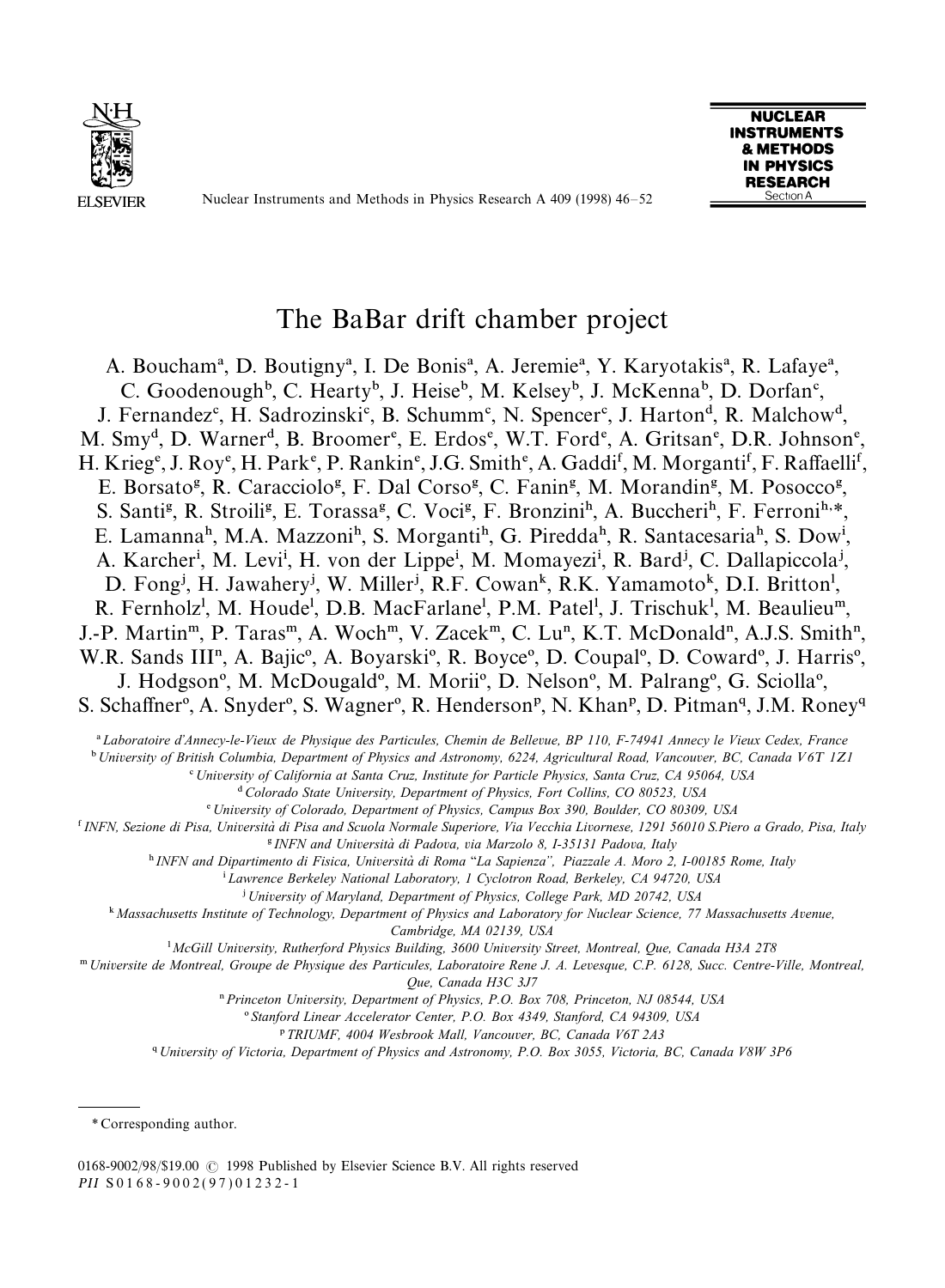#### Abstract

The BaBar Drift Chamber is now under construction. We review its design, the progress in the construction of the components, the plan for assembly and stringing and we present test results obtained with a prototype exposed at SLAC to cosmic rays. We also report on projected d*E*/d*x* performance from beam tests done with a chamber with a different cell design.  $\circled{c}$  1998 Published by Elsevier Science B.V. All rights reserved.

# 1. Introduction

The study of CP-violating asymmetries in the decays of  $B^0$  mesons to CP eigenstates promises to provide a test of the Standard Model explanation of CP violation. These tests will be carried out by the BaBar [1] Collaboration with a detector at the PEP-II collider at SLAC. PEP-II will provide the required luminosity (initially  $3 \times 10^{33}$  cm<sup>2</sup> s<sup>-1</sup>) with asymmetric  $Y(4S)$  production at a  $\beta\gamma$  of 0.56 (9 GeV electrons on 3.1 GeV positrons). The design of the BaBar detector attempts to satisfy the requirements needed to carry out the experimental program of reconstructing extremely rare exclusive final states with high efficiency in the presence of physics and accelerator-generated backgrounds. One of the key components of the BaBar detector is the central tracker, a large drift chamber. The assembly of this chamber is now taking place at TRIUMF, as a joint effort of all the groups involved. The stringing, assisted by an automated system, should start in July 1997 and last about five months. We review the design of the detector, the progress in the construction of the components, the plan for assembly and stringing and we present test results obtained with a prototype now taking data at SLAC with cosmic rays. We report also on the foreseen d*E*/d*x* performance of the BaBar chamber, extrapolated from test data obtained at the CERN PS from a chamber with a different cell design, but operated with the proper gas mixture (Helium*—*Isobutane).

## 2. Detector design

The BaBar drift chamber should provide maximal solid angle coverage, good momentum resolution at all momenta and efficient reconstruction of tracks for momenta as low as 100MeV/c. In the forward region it is the sole particle identification system while in the barrel region it will complement the DIRC. A good resolution in measuring ionization loss is therefore required. The tracking chamber also provides one of the main triggers for the experiment. These requirements call for a small-cell, low-mass drift chamber which in addition to having excellent resolution minimally degrades the performances of the outer devices (DIRC and CsI crystal electromagnetic calorimeter). The basic design of the chamber (Fig. 1) consists of two aluminum flat plates and two cylindrical walls.

The rear endplate, where the electronics is mounted, is 24 mm thick. The forward plate is stepped in thickness: its inner section, which is not within the detector fiducial volume, is also 24 mm thick, but the outer section, which sits in front of the endcap calorimeter, was kept as thin as possible, namely, 12 mm. The inner and outer cylinders are both load-bearing. The inner wall is 1 mm Be while the outer, which bears 60% of the load, consists of segmented  $2 \times 1.5$  mm carbon-fiber skins on a Nomex core. The skins are covered by a thin aluminum foil for RF shielding. The 40 tracking layers contain a total of 7104 drift cells, organized into 10 4-layer "superlayers" having the same orientation. The wire directions for four consecutive superlayers are axial, *u*-stereo, *v*-stereo, axial. A cell is  $12 \times 18$  mm<sup>2</sup> in size, with a hexagonal fieldwire pattern. The field wires are  $120 \,\mu m$  goldplated aluminum wire while the sense wires are  $20 \mu m$  gold-plated tungsten. The chamber will be operated with a 80 : 20 helium*—*isobutane gas mixture.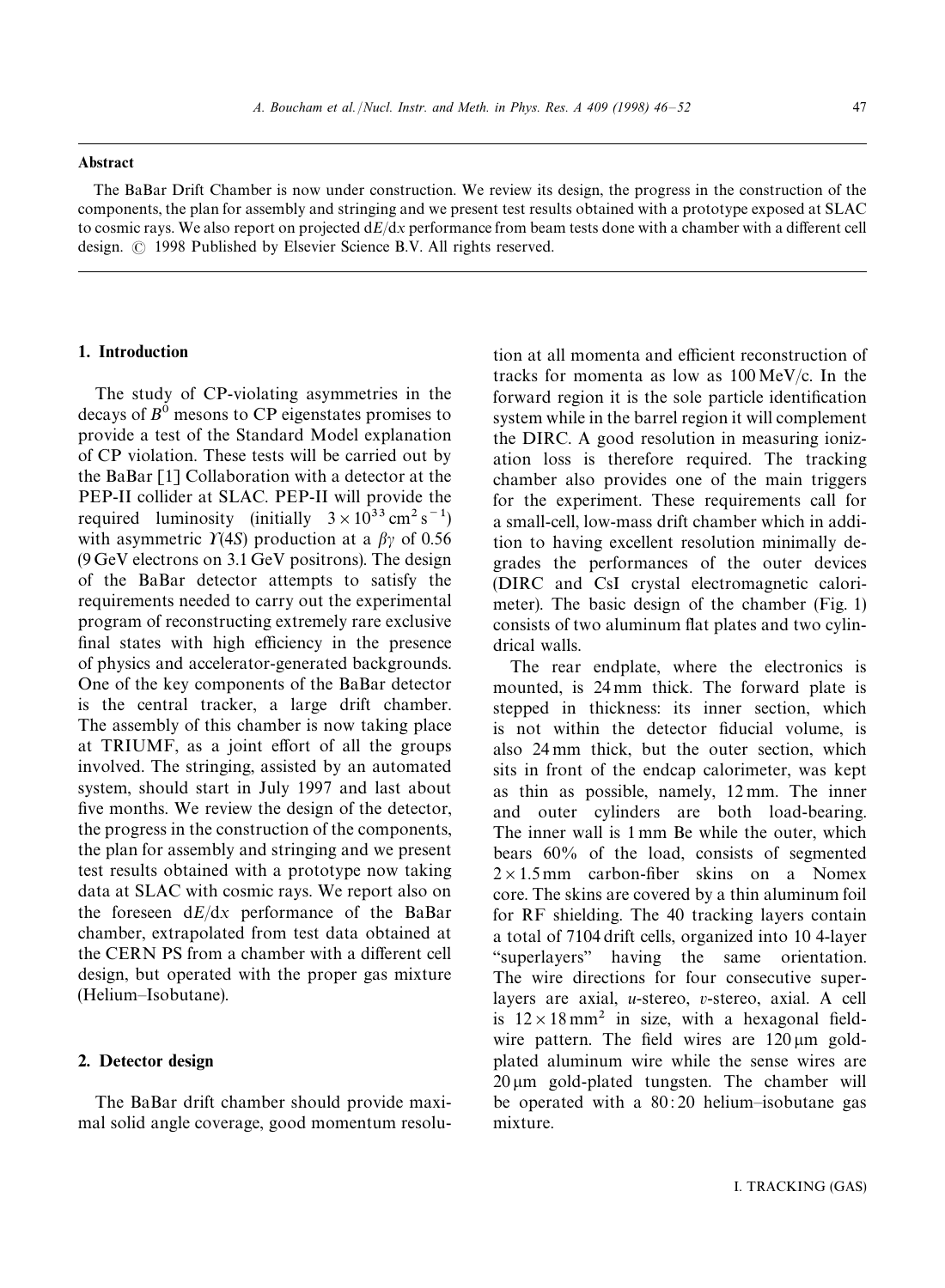

Fig. 1. Layout of the BaBar drift chamber.

#### 3. Assembly and stringing

The chamber is now being assembled at TRI-UMF in a clean room. The two endplates have been mounted together and aligned on the inner Be tube. A central shaft is inserted and two spider-like structures attached from behind simulate the load coming from the wires. Once the chamber has been strung, each wire with an appropriate overtension, the load will be transferred to the outer cylinder, which comes in two halves. A computer-controlled system will help in the stringing operations, including the recording of all the settings and measurements of the wire mechanical tension performed during the operation. Two transporter robots will bring the wire from one endplate to the other, allowing two crews of stringers to work in parallel for the feedthrough insertion and wire crimping. A pair of torquemeters will set the proper tension before crimping and a magnetized gripper of the robot heads will also provide the field for a fast post-stringing tension measurement by a frequency resonant method.

### 4. Prototype II results

A prototype of the chamber (prototype II), reproducing the four innermost superlayer, has been built at SLAC. Its design is shown in Fig. 2. It is intended for the study of position resolution, as well as for gaining experience with stringing procedures, mechanical properties, and electrical performance. The chamber has now been operating at SLAC for several months, exposed to cosmic rays. It also serves as a test bed for the electronics as new approximations to the final design become available. The results presented here refer to a phase where cosmic muons were not hardened by any absorber, the preamplifier was a prototype version of the final one, allowing for recording hits with a threshold of 1.5 electron equivalent. Commercial electronics (FADC and multi-hit TDC) was used for digitizing the signals. The distance-to-time relation was found starting with an approximation coming from detailed MonteCarlo simulations of the cell behaviour. The chamber is self-tracking (14 out of 16 layers are required), and layer-to-layer corrections were applied in successive iterations. The first results, still preliminary and subject to improvements, are presented in Fig. 3.

The spatial resolution of the chamber, averaged over all the cells, is plotted as a function of the distance of the track from the wire. It is obtained by modifying the error in the Monte Carlo simulation ntil the real and simulated data agree. The results are fairly consistent with the detector simulation for this electronics threshold. A refined analysis of the data and improved electronics should lead to better results. We remark here that the resolution obtained from test data is already consistent with the experiment proposal.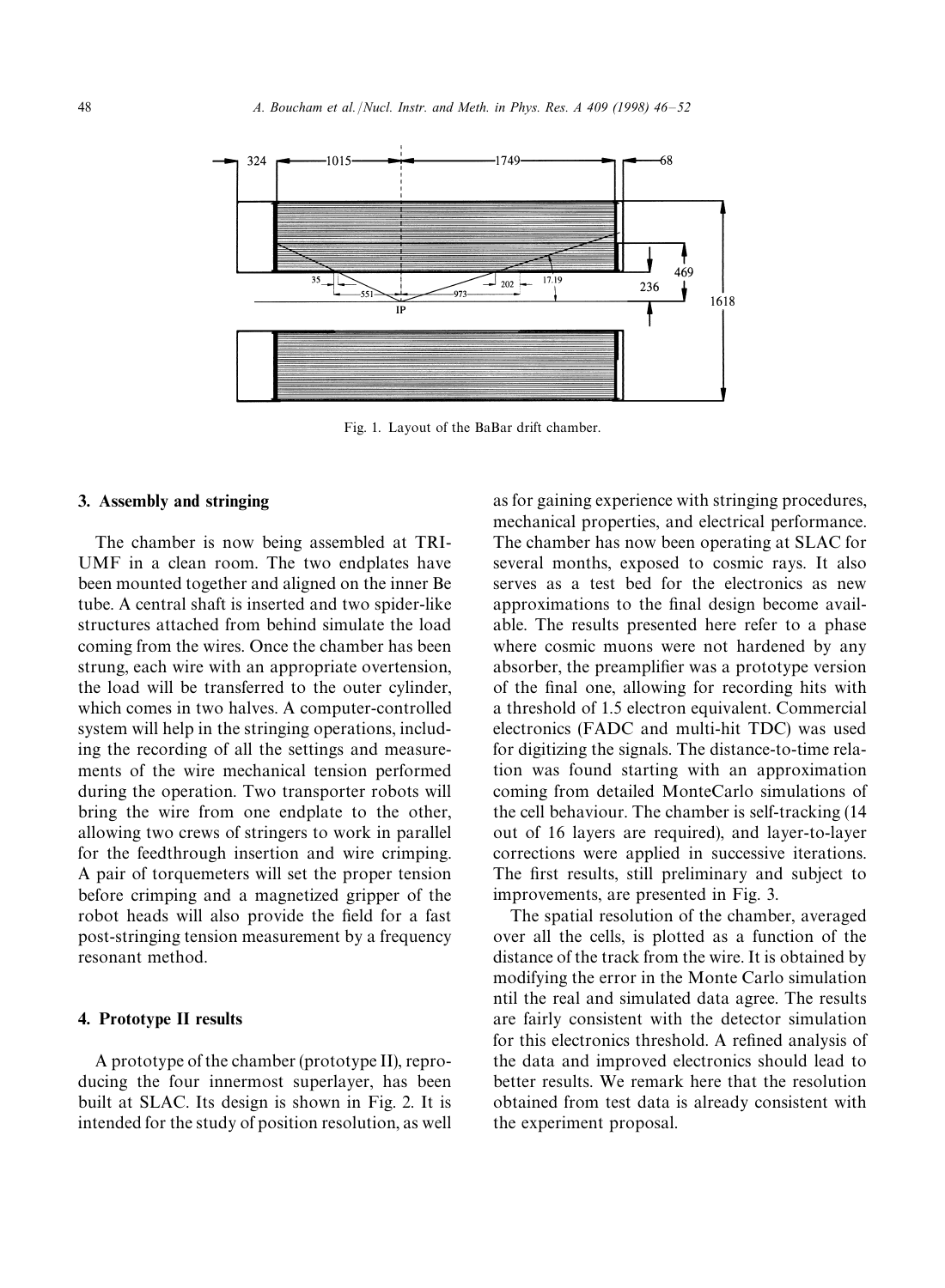

PROTO-II End Plate. Hole Pattern at Z= -2000.0 Viewed From -Z Direction.

Fig. 2. Layout of Prototype II.



Fig. 3. PrototypeII space resolution as a function of the track distance from the wire.

#### 5. Particle identification performances

The mixtures helium*—*isobutane have not been extensively studied [2] in the past as far as ionization losses and d*E*/d*x* resolution are concerned. In order to understand the optimization of the mixture proportion in this respect we decided to carry out a test with a small chamber, built as a prototype of the KLOE chamber [3]. This chamber has the layout shown in Fig. 4.

We exposed this chamber to the CERN-PS beam T10, which has an energy range 1*—*5 GeV and an external particle identification system and to separate protons, pions and electrons, composed of two gas-filled and two aerogel Cherenkov counters. We took data in three different conditions: He*—*Isobutane  $(90:10)$ ,  $(80:20)$  and  $(70:30)$ . We used the chamber for self-tracking. Taking into account that each cell is 3 cm long, and the gas length available in BaBar is at least 48 cm for a track traversing the whole chamber, we decided to create fake events in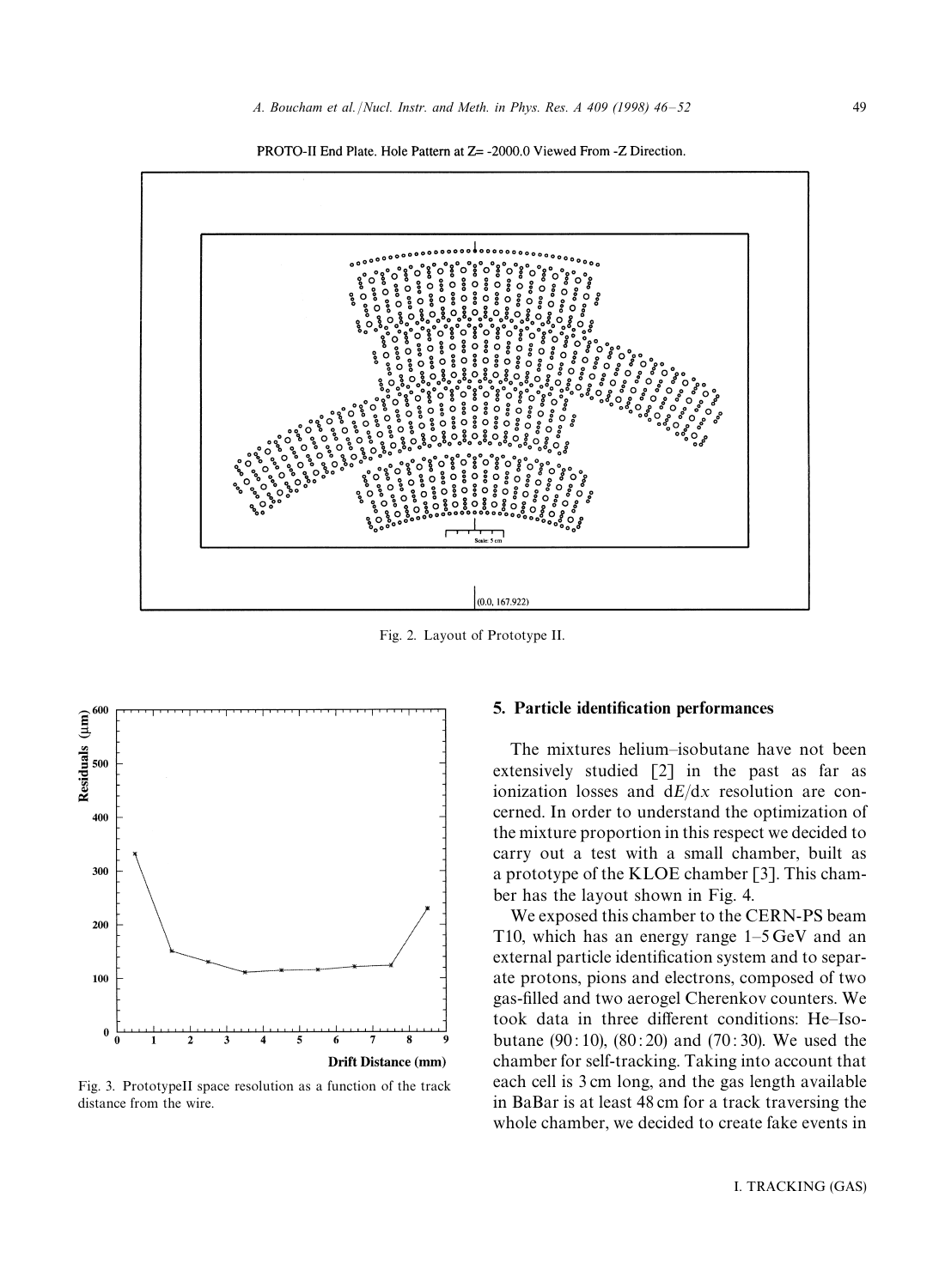

Fig. 4. Layout of the prototype 0.3.

which each cell gets its signal from 16 different real events. The results were then averaged over many cells. We used the truncated mean method to improve on the resolution of the measurement. The best results were obtained by using 11 samples out of 16, although the variation is very slow around the minimum, allowing for a different choice. With this choice it is observed that the standard deviation of a Gaussian fit to the data strictly coincide with its root-mean-square (Fig. 5).The ionization loss curve measured as a function of  $\beta\gamma$  is then fitted with a Bethe*—*Bloch-like formula:

$$
F(\beta \gamma) = \frac{p_1}{\beta^{p_4}} \bigg[ \log \bigg[ \frac{(\beta \gamma)^{p_5}}{p_2} \bigg] - \beta^{p_4} + p_3 \bigg]
$$

and for  $\beta\gamma > 10$  *F* = *F* +  $p_6 \left[ \log(\beta\gamma - 9) \right]^{p_7}$  which is then forced into saturation at  $\beta$ <sub>l</sub> = 1000. An example is given in Fig. 6, where the  $(80:20)$  curve is shown.

The result of the fit for the three different gas mixture is shown in Fig. 7.

It appears that increasing the hydrocarbon content produces a less pronounced relativistic rise. However, this effect is contrasted by the improvement in the resolution observed with higher isobutane content. In order to evaluate the performance expected in the case of the BaBar chamber, having a different cell size, a mild extrapolation is needed. We have set up a Monte Carlo program that reproduces the measured data, based on a model [4] in which the ionization effects are simulated in three steps:

*—* the number of primary ionization clusters is generated according to a Poisson distribution,

*—* the number of electrons in each cluster follows an experimental cluster-size distribution,

*—* the avalanche fluctuations are generated according to a Polya distribution.

We just use this model to evaluate the difference in resolution due to the fact that in BaBar 40 cells of 1.2 cm will replace the 16 cells of 3 cm. The expected change in resolution is small but on the positive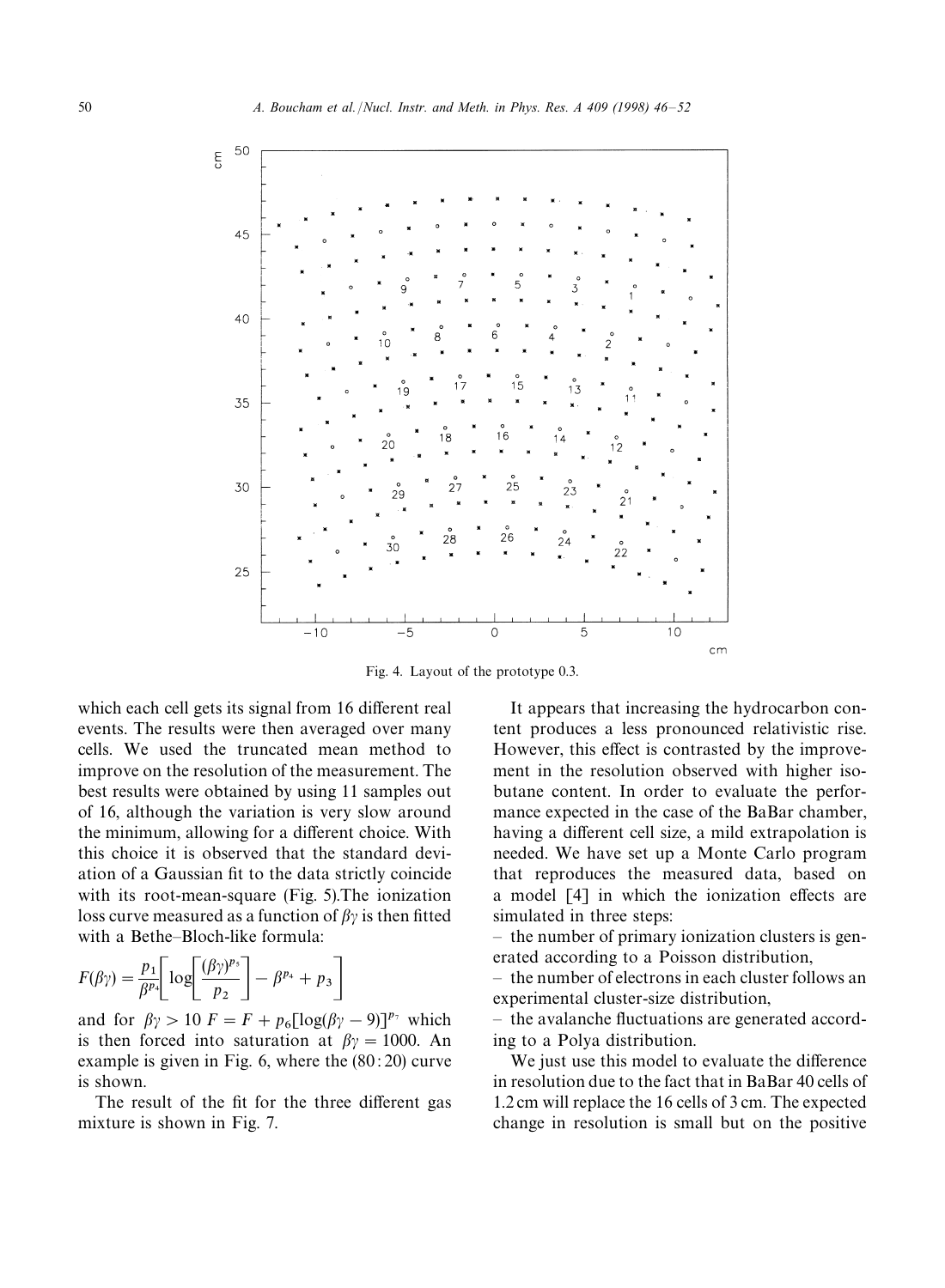

Fig. 5. Resolution in the measured d*E*/d*x* for 1 GeV/c electrons. He–Isobutane 90:10. 11 samples over 16.

side. In Table 1 the expected resolution for the BaBar chamber is presented for the three different gas mixtures, for a specific physics case of a pion/kaon separation.

The decay  $B^0 \rightarrow \pi^+ \pi^-$  produces pions ranging between 2.4 and 4.2 GeV/c depending on the angle in the laboratory system. At  $60^{\circ}$  the pions from this decay have 3 GeV/c and have to be separated from the same momentum kaons from the decay  $B^0 \rightarrow K^+\pi^-$ . In this region the chamber complements the more powerful measurement done by the DIRC. However, the chamber is the only existing PID system in the forward direction and the only one effective at low momentum (below 0.7 GeV/c).

#### 6. Conclusions

The construction of the BaBar central tracker is on schedule. Stringing operations will start in July



Fig. 6. d*E*/d*x* (arbitrary units) as a function of  $\beta\gamma$ . He–Isobutane 80:20. 11 samples over 16.